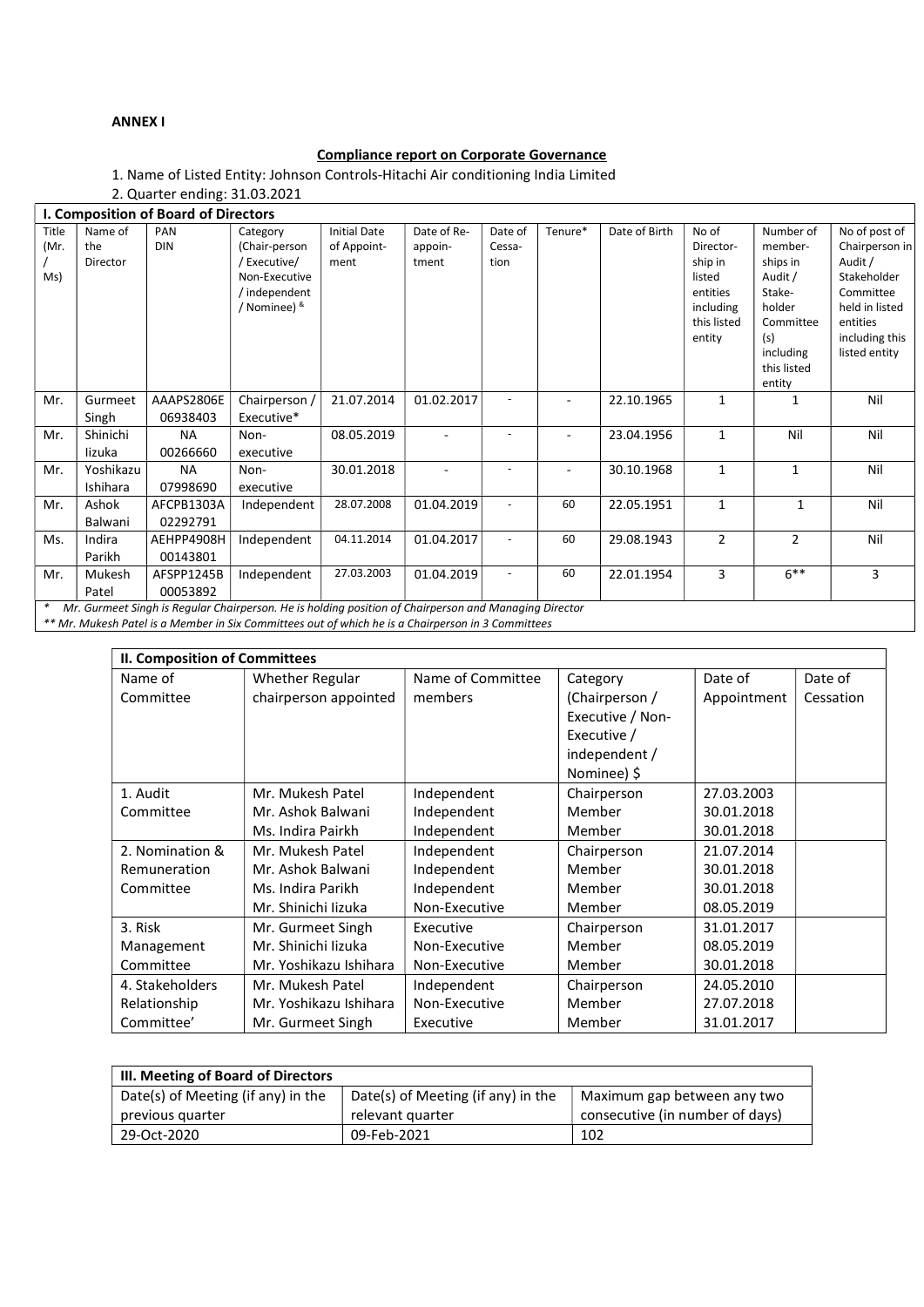| IV. Meeting of Committees.                                      |                                                              |                                          |                                           |                                                |                                                                               |  |  |  |
|-----------------------------------------------------------------|--------------------------------------------------------------|------------------------------------------|-------------------------------------------|------------------------------------------------|-------------------------------------------------------------------------------|--|--|--|
| Date(s) of<br>Meeting (if<br>any) in the<br>previous<br>quarter | Date(s) of<br>Meeting (if any)<br>in the relevant<br>quarter | Whether<br>requirement of<br>Quorum met* | Number of<br><b>Directors</b><br>present* | Number of<br>independent<br>directors present* | Maximum<br>gap<br>between any<br>two<br>consecutive<br>(in number<br>of days) |  |  |  |
| <b>Audit Committee Meeting</b>                                  |                                                              |                                          |                                           |                                                |                                                                               |  |  |  |
| 29-Oct-2020                                                     | 09-Feb-2021                                                  | Yes                                      | 3                                         | 3                                              | 82                                                                            |  |  |  |

| V. Related Party Transaction                            |                                      |
|---------------------------------------------------------|--------------------------------------|
| <b>Subject</b>                                          | <b>Compliance status (Yes/No/NA)</b> |
| Whether prior approval of audit committee obtained      | Yes                                  |
| Whether shareholder approval obtained for material RPT  | Yes                                  |
| Whether details of RPT entered into pursuant to omnibus | Yes                                  |
| approval have been reviewed by Audit Committee          |                                      |

#### Note

1 In the column "Compliance Status", compliance or non-compliance may be indicated by Yes/No/N.A.. For example, if the Board has been composed in accordance with the requirements of Listing Regulations, "Yes" may be indicated. Similarly, in case the Listed Entity has no related party transactions, the words "N.A." may be indicated.

2 If status is "No" details of non-compliance may be given here.

### VI. Affirmations.

- 1. The composition of Board of Directors is in terms of SEBI (Listing Obligations and Disclosure requirements) Regulations, 2015.
- 2. The composition of the following committees is in terms of SEBI (Listing Obligations and Disclosure Requirements) Regulations, 2015
	- a. Audit Committee
	- b. Nomination & Remuneration Committee
	- c. Stakeholders Relationship Committee
	- d. Risk management committee
- 3. The committee members have been made aware of their powers, role and responsibilities as specified in SEBI (Listing obligations and disclosure requirements) Regulations, 2015.
- 4. The meetings of the board of directors and the above committees have been conducted in the manner as specified in SEBI (Listing Obligations and Disclosure Requirements) Regulations, 2015.
- 5. This report and/or the report submitted in the previous quarter has been placed before Board of Directors. Any comments/observations/advice of the board of directors may be mentioned here.

# For Johnson Controls-Hitachi Air Conditioning India Limited

Company Secretary eCSIN: EA012626A000079275

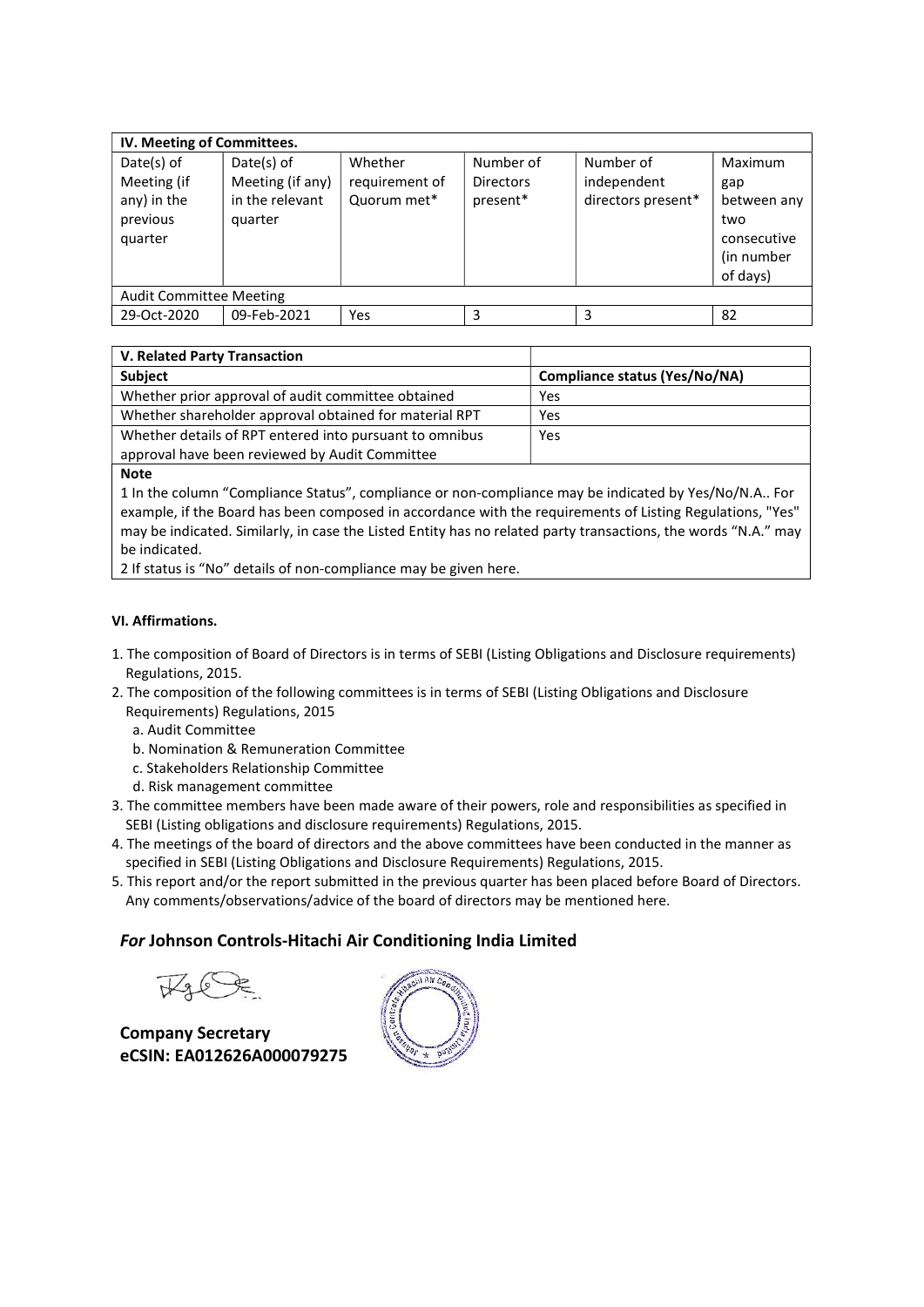## ANNEX II

# Format to be submitted by listed entity at the end of the financial year (for the whole of financial year)

| I. Disclosure on website in terms of Listing Regulations                                                    |                                     |                                                                  |
|-------------------------------------------------------------------------------------------------------------|-------------------------------------|------------------------------------------------------------------|
| Item                                                                                                        | Compliance<br>status<br>(Yes/No/NA) | If Yes provide link to<br>website. If No / NA<br>provide reasons |
| As per regulation 46(2) of the LODR:                                                                        |                                     |                                                                  |
| a) Details of business                                                                                      | Yes                                 |                                                                  |
| b) Terms and conditions of appointment of independent directors                                             | Yes                                 |                                                                  |
| c) Composition of various committees of board of directors                                                  | Yes                                 |                                                                  |
| d) Code of conduct of board of directors and senior management<br>personnel                                 | Yes                                 |                                                                  |
| e) Details of establishment of vigil mechanism/ Whistle Blower policy                                       | Yes                                 |                                                                  |
| f) Criteria of making payments to non-executive directors                                                   | Yes                                 |                                                                  |
| g) Policy on dealing with related party transactions                                                        | Yes                                 |                                                                  |
| h) Policy for determining 'material' subsidiaries                                                           | <b>NA</b>                           |                                                                  |
| i) Details of familiarization programmes imparted to independent<br>directors                               | Yes                                 |                                                                  |
| j) Email address for grievance redressal and other relevant details                                         | Yes                                 |                                                                  |
| k) Contact information of the designated officials of the listed entity                                     | Yes                                 |                                                                  |
| who are responsible for assisting and handling investor grievances                                          |                                     |                                                                  |
| I) Financial results                                                                                        | Yes                                 |                                                                  |
| m) Shareholding pattern                                                                                     | Yes                                 |                                                                  |
| n) Details of agreements entered into with the media companies and/or                                       | Yes                                 |                                                                  |
| their associates                                                                                            |                                     |                                                                  |
| o) Schedule of analyst or institutional investor meet and presentations                                     | Yes                                 |                                                                  |
| made by the listed entity to analysts or institutional investors                                            |                                     |                                                                  |
| simultaneously with submission to stock exchange                                                            |                                     |                                                                  |
| p) New name and the old name of the listed entity                                                           | NA                                  |                                                                  |
| q) Advertisements as per regulation 47 (1)                                                                  | Yes                                 | www.hitachiaircon.in                                             |
| r) Credit rating or revision in credit rating obtained by the entity for all<br>its outstanding instruments | <b>NA</b>                           |                                                                  |
| s) Separate audited financial statements of each subsidiary of the listed                                   | <b>NA</b>                           |                                                                  |
| entity in respect of a relevant financial year                                                              |                                     |                                                                  |
| As per other regulations of the LODR:                                                                       |                                     |                                                                  |
| a) Whether company has provided information under separate section                                          | Yes                                 |                                                                  |
| on its website as per Regulation 46(2)                                                                      |                                     |                                                                  |
| b) Materiality Policy as per Regulation 30                                                                  | Yes                                 |                                                                  |
| c) Dividend Distribution policy as per Regulation 43A (as applicable)                                       | Yes                                 |                                                                  |
| It is certified that these contents on the website of the listed entity are                                 | Yes                                 |                                                                  |
| correct.                                                                                                    |                                     |                                                                  |

| <b>Il Annual Affirmations</b>                                                                                         |                                    |                                        |
|-----------------------------------------------------------------------------------------------------------------------|------------------------------------|----------------------------------------|
| <b>Particulars</b>                                                                                                    | <b>Regulation</b><br><b>Number</b> | Compliance<br>status<br>(Yes /No / NA) |
| Independent director(s) have been appointed in terms of specified criteria<br>of independence' and / or 'eligibility' | $16(1)(b)$ & $25(6)$               | Yes                                    |
| <b>Board composition</b>                                                                                              | $17(1), 17(1A)$ &<br>17(1B)        | Yes                                    |
| Meeting of board of directors                                                                                         | 17(2)                              | Yes                                    |
| Quorum of board meeting                                                                                               | 17(2A)                             | Yes                                    |
| <b>Review of Compliance Reports</b>                                                                                   | 17(3)                              | Yes                                    |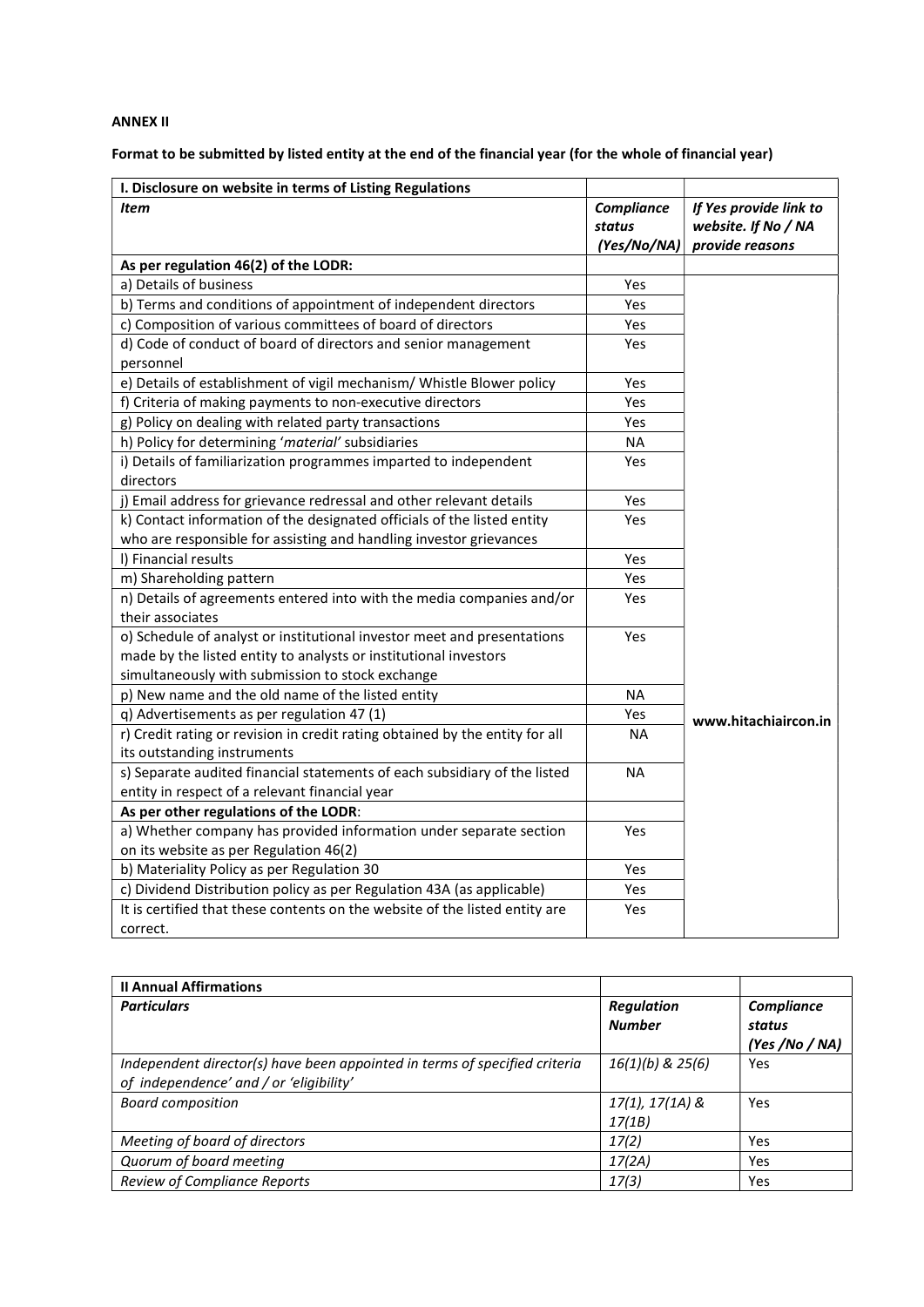| Plans for orderly succession for appointments                           | 17(4)                             | Yes       |
|-------------------------------------------------------------------------|-----------------------------------|-----------|
| Code of Conduct                                                         | 17(5)                             | Yes       |
| Fees/compensation                                                       | 17(6)                             | Yes       |
| Minimum Information                                                     | 17(7)                             | Yes       |
| Compliance Certificate                                                  | 17(8)                             | Yes       |
| Risk Assessment & Management                                            | 17(9)                             | Yes       |
| Performance Evaluation of Independent Directors                         | 17(10)                            | Yes       |
| Recommendation of board                                                 | 17(11)                            | Yes       |
| Maximum number of directorship                                          | 17A                               | Yes       |
| Composition of Audit Committee                                          | 18(1)                             | Yes       |
| Meeting of Audit Committee                                              | 18(2)                             | Yes       |
| Composition of Nomination & Remuneration Committee                      | $19(1)$ & (2)                     | Yes       |
| Quorum of Nomination and Remuneration Committee meeting                 | 19(2A)                            | Yes       |
| Meeting of Nomination & Remuneration Committee                          | 19(3A)                            | Yes       |
| Composition of Stakeholder Relationship Committee                       | 20(1), 20(2) and                  | Yes       |
|                                                                         | 20(2A)                            |           |
| Meeting of Stakeholder Relationship Committee                           | 20 (3A)                           | Yes       |
| Composition and role of Risk Management Committee                       | 21(1), (2), (3), (4)              | Yes       |
| Meeting of Risk Management Committee                                    | 21(3A)                            | Yes       |
| Vigil Mechanism                                                         | 22                                | Yes       |
| Policy for related party Transaction                                    | 23(1), (1A), (5), (6),            | Yes       |
|                                                                         | $(7)$ & $(8)$                     |           |
| Prior or Omnibus approval of Audit                                      | 23(2), (3)                        | Yes       |
| Committee for all related party transactions                            |                                   |           |
| Approval for material related party                                     | 23(4)                             | Yes       |
| transactions                                                            |                                   |           |
| Disclosure of related party transactions on consolidated basis          | 23(9)                             | Yes       |
| Composition of Board of Directors of unlisted material Subsidiary       | 24(1)                             | <b>NA</b> |
| Other Corporate Governance requirements with respect to subsidiary of   | $24(2)$ , $(3)$ , $(4)$ , $(5)$ & | <b>NA</b> |
| listed entity                                                           | (6)                               |           |
| Annual Secretarial Compliance Report                                    | 24(A)                             | Yes       |
| Alternate Director to Independent Director                              | 25(1)                             | Yes       |
| <b>Maximum Tenure</b>                                                   | 25(2)                             | Yes       |
| Meeting of independent directors                                        | $25(3)$ & $(4)$                   | Yes       |
| Familiarization of independent directors                                | 25(7)                             | Yes       |
| Declaration from Independent Director                                   | 25(8) & (9)                       | Yes       |
| Directors and Officers insurance                                        | 25(10)                            | Yes       |
| Memberships in Committees                                               | 26(1)                             | Yes       |
| Affirmation with compliance to code of conduct from members of Board of | 26(3)                             | Yes       |
| Directors and Senior management personnel                               |                                   |           |
| Disclosure of Shareholding by Non-Executive Directors                   | 26(4)                             | Yes       |
| Policy with respect to Obligations of directors and senior management   | 26(2) & 26(5)                     | Yes       |